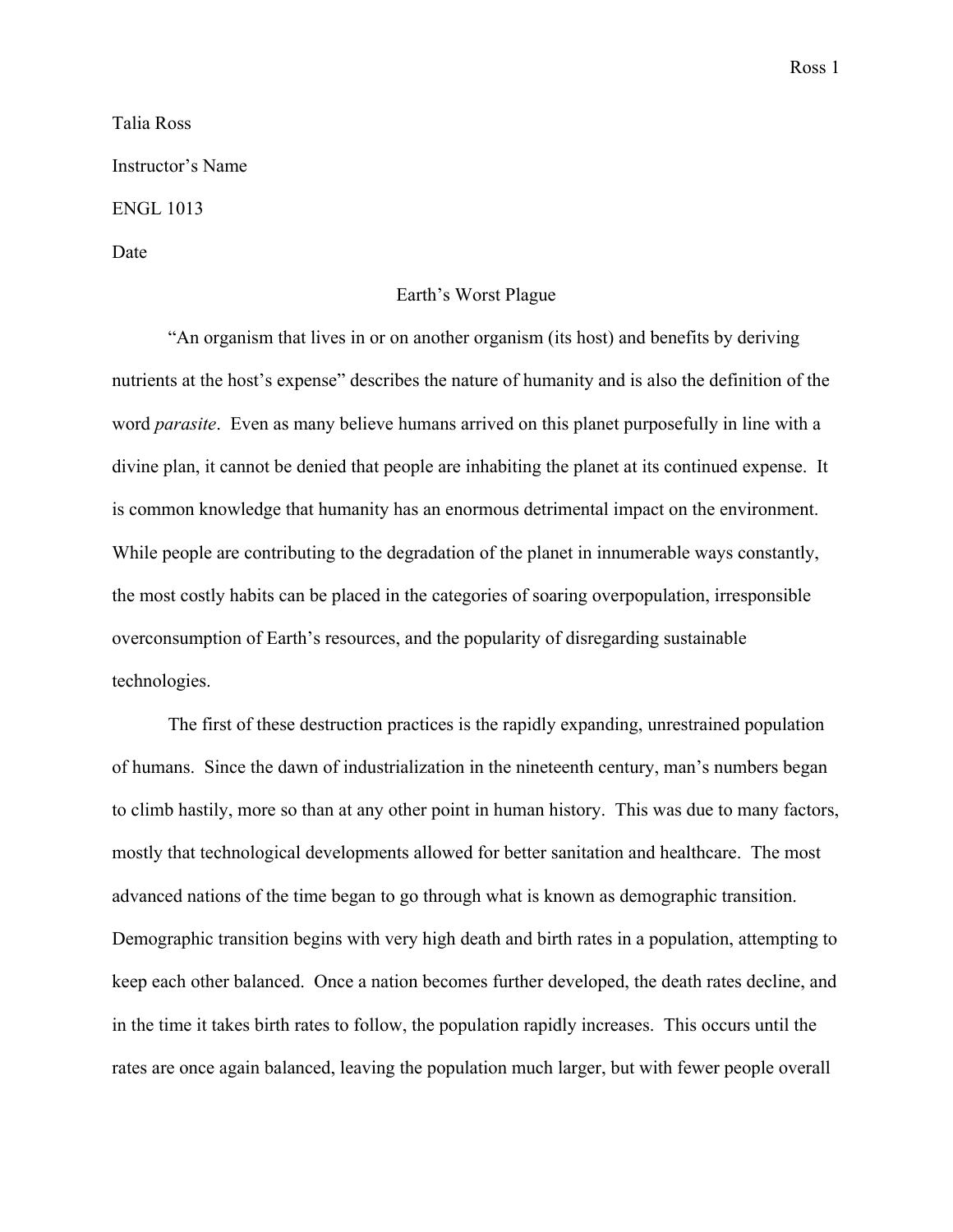Ross 2

dying and being born. The problem with this is that once concern shifts from only scrounging for scarce necessities to meeting needs easily enough to collecting gadgets that ease one's life even further, the amount consumed by individuals soars. The countries whose citizens consume the most are viewed as the places with the most opportunity, the optimal lifestyle. As a result of this, less-developed countries that do not consume as much see others' ability to over-consume as a goal to reach toward. All environments have a set amount of resources they can supply before the population within it takes too much, ruins the ecosystem, and eradicates itself. This is known as the environment's carrying capacity. It has been estimated that with all the resources Earth contains, its carrying capacity for human life is around ten billion. There are already over seven billion humans weighing on this planet, and that number is still climbing at an everincreasing rate. If humanity does not begin to take serious measures to limit growth in numbers, Earth will do so naturally, one scenario being that we simply no longer have all the resources to meet the basic survival needs of every person.

The second most-taxing practice humans take part in is consuming Earth's resources at continually growing, unsustainable rates. One essential law of the universe is that matter is neither created nor destroyed, that it simply transitions between the states of matter. Therefore, every resource that a planet contains is the finite amount that it ever will have, assuming alien objects do not interfere with its environment. Humans, when searching for effective resources, stopped once they found the resources, without considering the future consequences, assuming Earth has and will always provide. For instance, when man was searching for fuels, resources such as coal, petroleum, and natural gas were found to be very effective. This made them coveted by those who wished to profit off something in high demand. These resources, however, are nonrenewable, meaning there is a limited amount available. Modern citizens of developed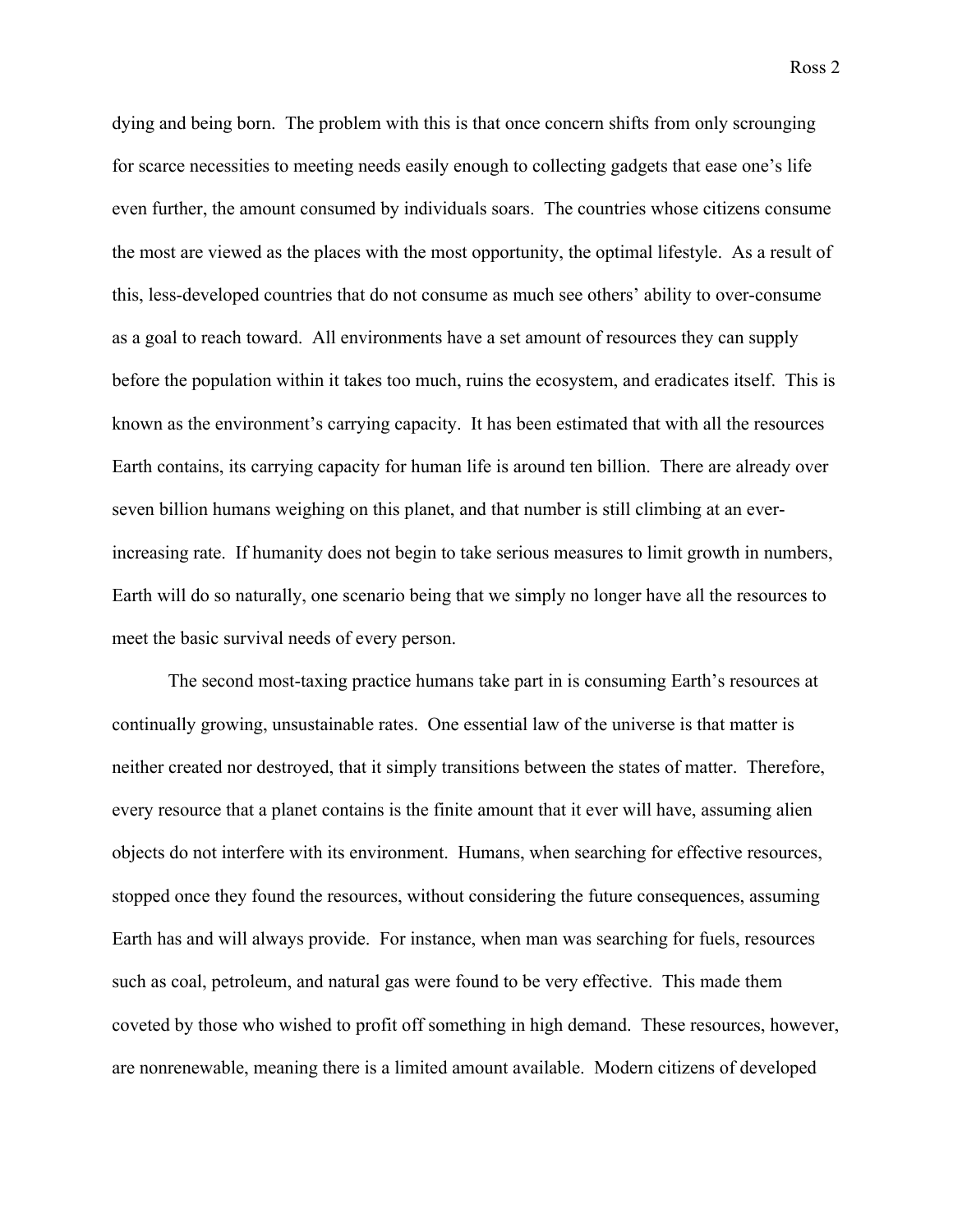Ross 3

places rarely have to come face to face with just how much of the nonrenewable resources they gorge on or waste in their lifestyles. Whatever is no longer desired can be put on the curb and hauled forever out of their sight. Water is carried down pipes once used, with no thought afterwards to where it goes. Gases are burned and spew through various flues, so they are out of sight, out of mind. In general, man constantly craves more, never considering the fact that many resources that are being used cannot be replaced.

Although advances in technology have allowed mankind to slow the ruination of the planet, people often ignore or outright oppose utilizing these sustainable alternatives, the third way humanity devastates Earth. Most likely because of greed, the demand for raw materials is constant; those in charge of collecting and distributing these resources can, therefore, charge whatever they desire for these things, and people will pay because they think these items are modern necessities. On the nonrenewable route, very wealthy, powerful men can simply maintain their long-used system and keep collecting cash until a resource is completely depleted, which likely will not be in their individual lifetimes. On the renewable route, however, these wealthy men would have to invest in entirely new technology, completely alter their whole business, hoping all the same customers transfer over, while even if they did, still losing a lot of profit from the initial transition. Either way, tycoons of the resource industries are almost all in the later part of their life, so they won't see repercussions or benefits from either route. They are left with the decision between continuing what they are doing, reaping the same profits, and not caring about the outcome or shifting to help the environment, taking an initial big financial loss, and still not caring about the outcome. Man, being inherently selfish and greedy, seems to always choose the former option, at least here in modern America, where politicians can be swayed by the fat checks of these tycoons into never instigating or mandating change to